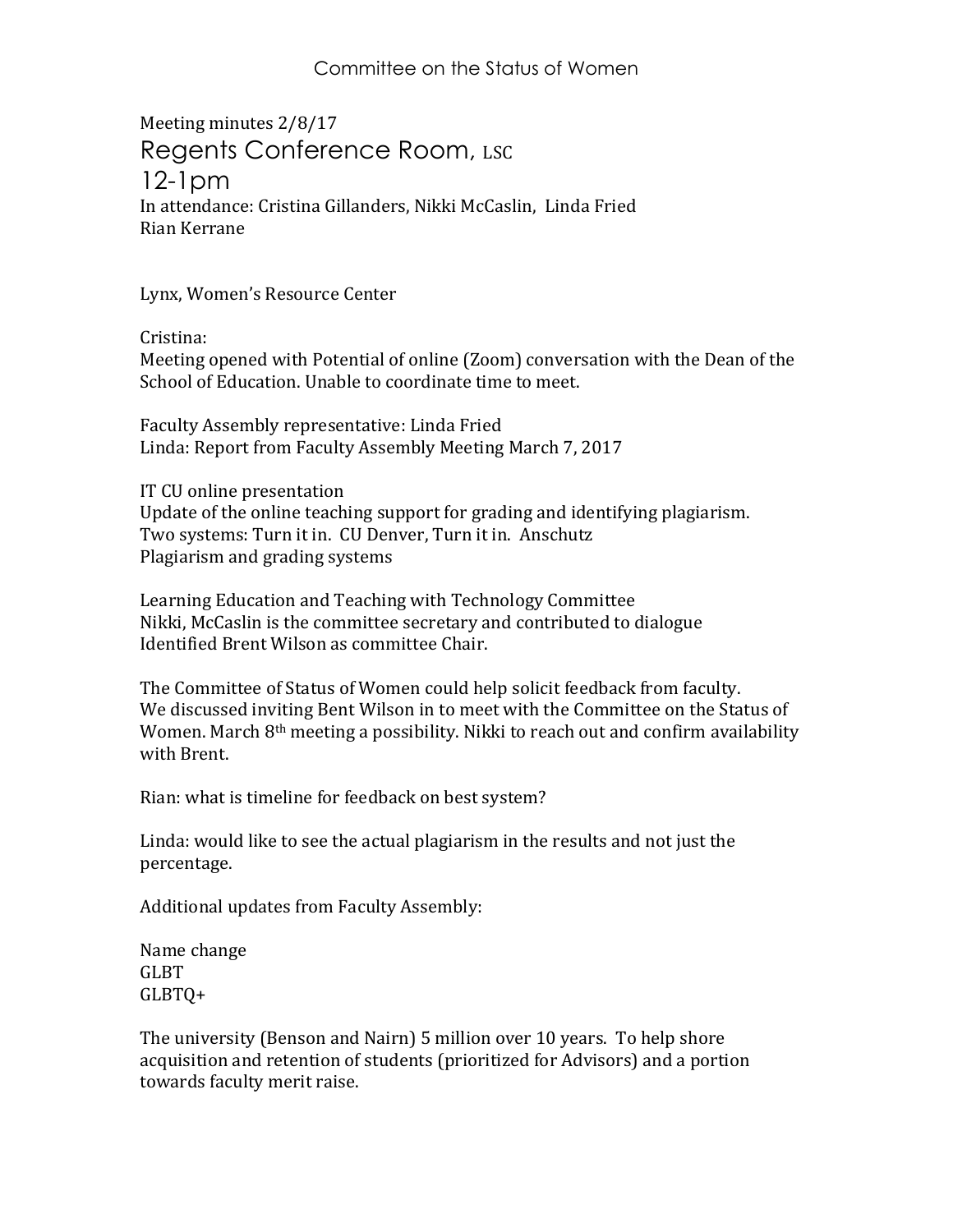Benson: free speech rights

Not encouraging a chilling environment, Faculty rights to free speech. Nudity for example in class content. Won't support a No Free Speech zone on campus.

Next Faculty Assembly meeting First Tuesday of the month, March 7.

Educational Policy Planning & Diversity Committee Diversity Training for faculty. Race based What about Women?

Guest Speaker?

Nikki Live stream at Library Repository. for Women's Symposium, Held CS campus March 3, 2017

## Cristina:

Question regarding sending emails from university account to politicians. Is this covered under the umbrella of university support of free speech.

Lab school Director at past position in Ohio State Rebecca Cantor, dean of the School of Education Need to communicate via email since she is unavailable for the scheduled committee meeting this semester to meet in person

Questions to be drafted

Lab school innovative curriculum where students do practicum/field experiences

Currently the School of Education creates contacts with schools in the community, rather than establish a school on campus.

Partnership idea

It would be advantageous for faculty to create a list in the school of education to offer services for child care and shared with university.

Rian: Fitness Center Daycare there? Connect with a rep from this.. Student Government?

Senior Elder care and child care.